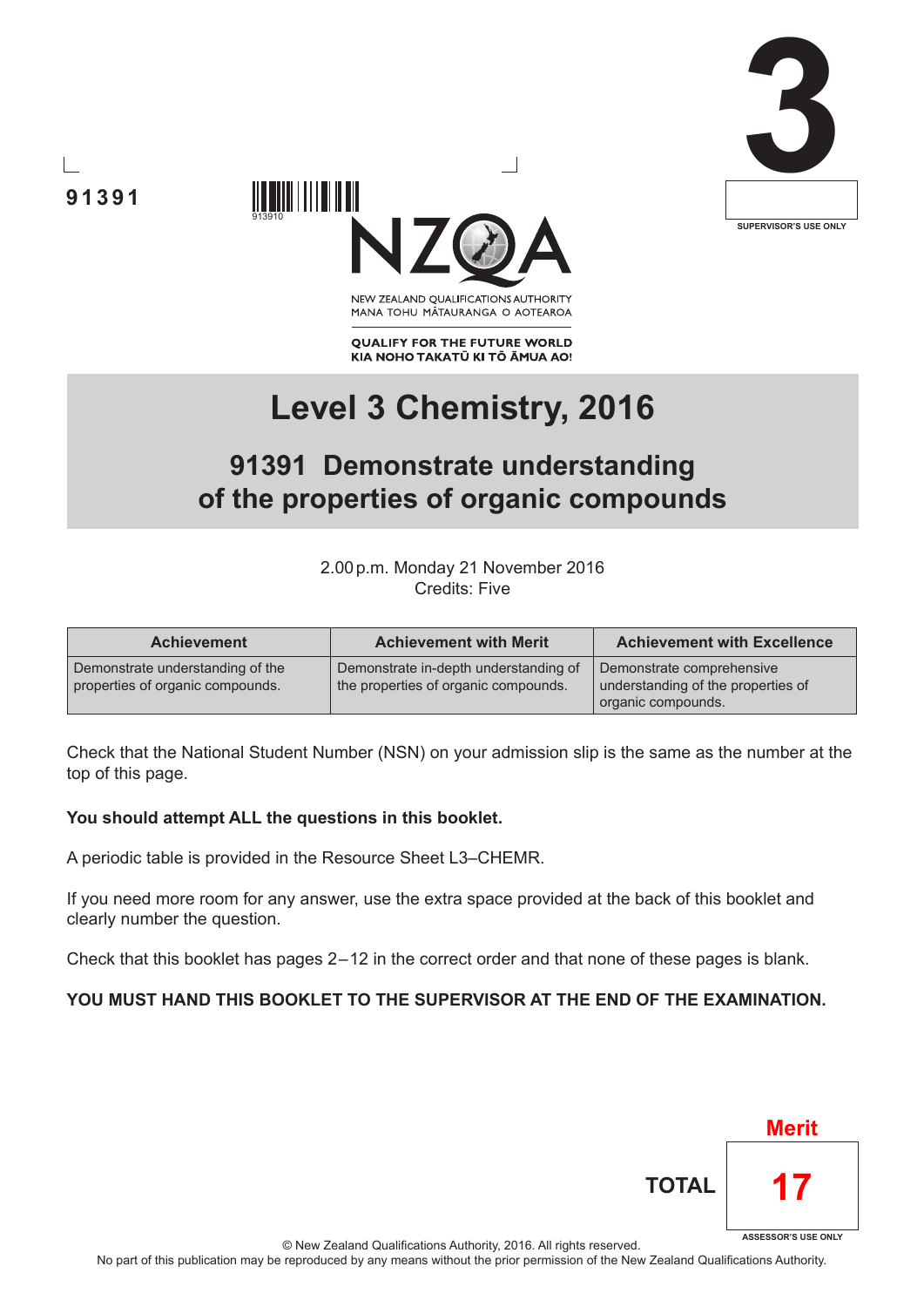## **QUESTION ONE**

Complete the table below by drawing the structural formula for the named compounds.  $(a)$ 

 $\overline{2}$ 

| <b>IUPAC</b> systematic name | <b>Structural Formula</b>                            |
|------------------------------|------------------------------------------------------|
| butylethanoate               | $CM_3 = C \frac{v^6}{0 - CH_1 - CH_2 - CH_2 - CH_3}$ |
| 2-hydroxybutanal             | $CH_3 = CH_2 - \frac{1}{C} - \frac{1}{C_{H}}$        |
| V<br>ethanamide              | $CH_3 - C \frac{60}{NH_2}$                           |

The structure of amoxycillin is given below. It is an antibiotic used in the treatment of  $(b)$ bacterial infections.



Name the four different functional groups circled within the amoxycillin molecule above.

|   | Alcohol        |  |  |
|---|----------------|--|--|
| 3 | peptide (link) |  |  |

| 2 | Amine           |  |
|---|-----------------|--|
| 4 | Carboxylic acid |  |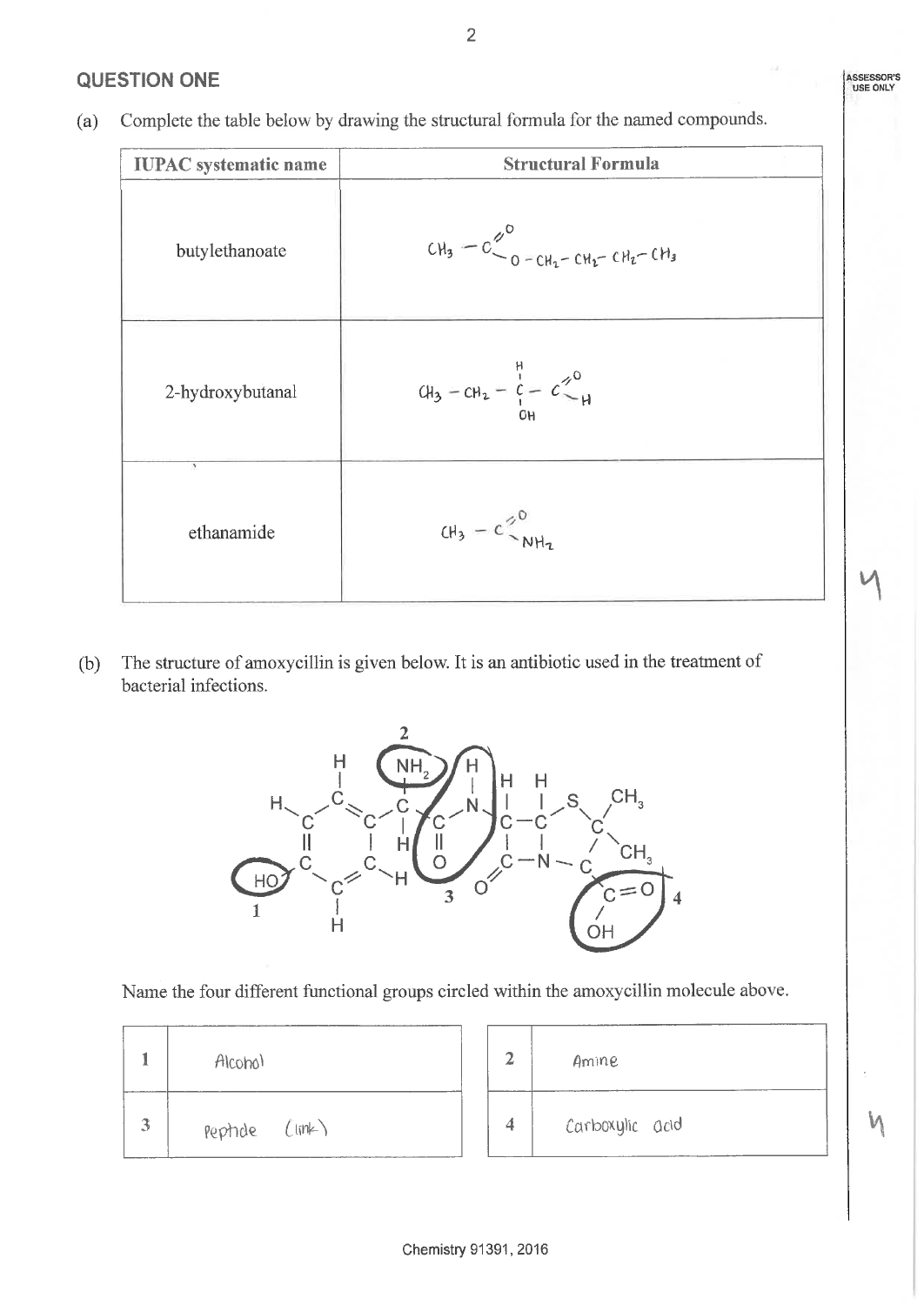**ARRESSOR'S** USE ONLY

Glycine, alanine, and serine are three amino acids shown below.  $(c)$ 



Draw the 3-D structures of the enantiomers (optical isomers) of serine in the boxes  $(i)$ below.



 $(ii)$ Circle the amino acid below which does NOT display optical isomerism:



Explain your answer.

An optical isomer is an isomers that cannot be superimposed and are mirror images of each other. Optical isomers require a chiral carbon, a carbon with 4 different groups attached to it. Glycine only has 3 groups attached to it // different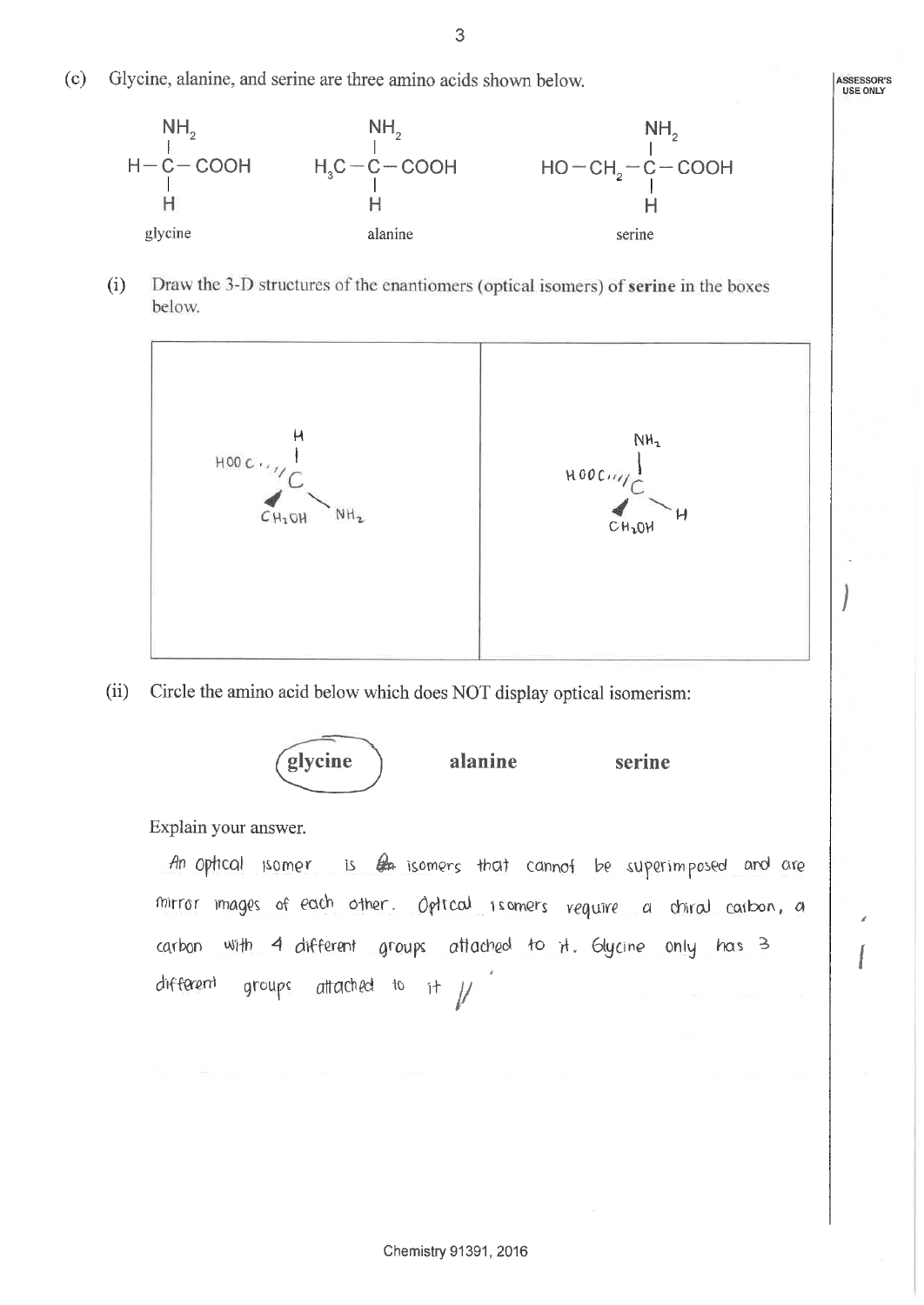(iii) Draw the two possible dipeptides formed from the amino acids glycine and alanine.

$$
H - \frac{1}{C} - \frac{1}{C} - \frac{1}{N} - \frac{1}{C} - \frac{1}{C} = 0
$$
\n
$$
H - \frac{1}{N} - \frac{1}{N} - \frac{1}{N} - \frac{1}{C} = 0
$$
\n
$$
H - \frac{1}{N} - \frac{1}{C} - \frac{1}{C} - \frac{1}{N} - \frac{1}{C} - \frac{1}{C} = 0
$$
\n
$$
H - \frac{1}{N} - \frac{1}{N} - \frac{1}{C} - \frac{1}{C} = 0
$$

(iv) Name the type of reaction that occurred when the dipeptides formed in (iii) above. Condensation polymerisation.

Explain your choice.

|  | Condensation polymerisation is the combining of monomers (glycine and |  |  |  |
|--|-----------------------------------------------------------------------|--|--|--|
|  |                                                                       |  |  |  |
|  | a motecule, $H_2O$ , is $\overline{cosh}$ removed.                    |  |  |  |

Draw the products of an acidic hydrolysis for ONE of the dipeptides from (iii) above.  $(v)$ Explain why these products are formed.

$$
\begin{pmatrix}\n\frac{MH}{I} \\
\frac{N}{I} \\
\frac{N}{I}\n\end{pmatrix}\n\begin{pmatrix}\n\frac{H}{I} & \frac{(H_{2}OH)}{I} & \frac{H}{I} \\
\frac{H}{I} & \frac{H}{I} & \frac{H}{I} - CH_{2} - C_{1}^{\prime 0} \\
\frac{H}{I} & \frac{H}{I} & \frac{H}{I}\n\end{pmatrix}\n\begin{pmatrix}\n\frac{H}{I} & \frac{H}{I} \\
\frac{H}{I} & \frac{H}{I}\n\end{pmatrix}\n\begin{pmatrix}\n\frac{H}{I} & \frac{H}{I} \\
\frac{H}{I} & \frac{H}{I}\n\end{pmatrix}
$$

These products are formed because the dipeptide forms  $an - NH_2$  end  $(\text{amine})$ which is basic. read, It <del>decree</del>s neutralises When acid hase  $\lambda$ and water. forms the salt and

ASSESSOR'S<br>USE ONLY

ş

 $U$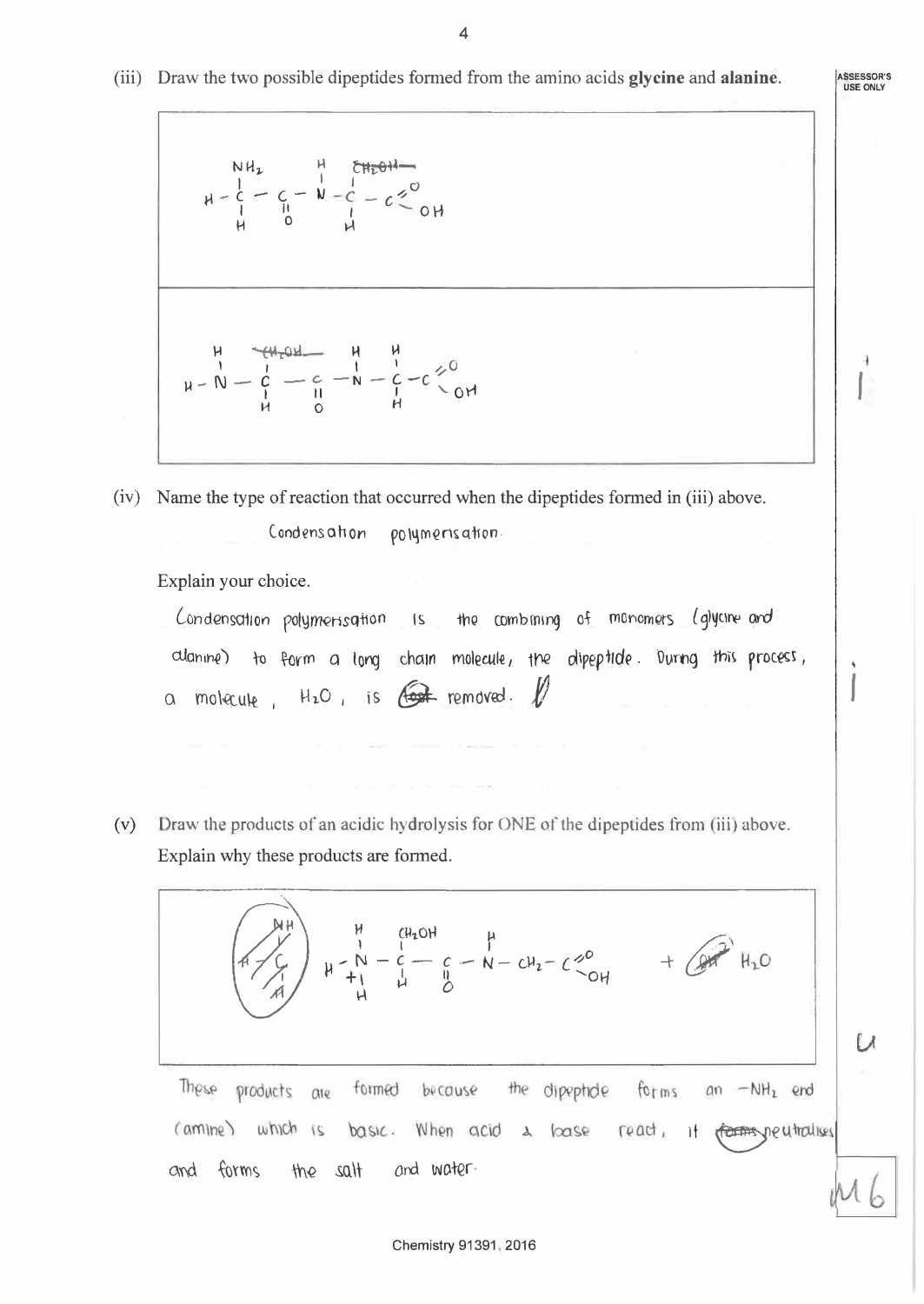## **QUESTION TWO**

What reagent can be used to reduce aldehydes and ketones?  $(a)$  $(i)$ 

NaBH4

For the reduction of pentanal and pentan-2-one, draw the structure of the organic  $(ii)$ product formed in each case.

 $\mathcal{L}^{\mathcal{L}}$ 

Identify the functional group of each product formed.

|                                    | Structure of the product:<br>$CH_3 - CH_2 - CH_2 - CH_2$ - $C - H$<br>OH |
|------------------------------------|--------------------------------------------------------------------------|
| pentanal                           | $p$ entan- $1 - 0$                                                       |
| $O_3$ CH2CH2CH2C $\frac{20}{4}$    |                                                                          |
|                                    | Functional group: Primary Alcohol                                        |
|                                    | Structure of the product:<br>ry                                          |
|                                    | pentan-2-01                                                              |
| pentan-2-one                       | $CH_3 - C - CH_2 - CH_2 - CH_3$<br>O <sub>H</sub>                        |
| $CH_3$ <sub>C</sub> $CH_2CH_2CH_3$ |                                                                          |
|                                    | Secondary<br>alcohol<br>Functional group:                                |

5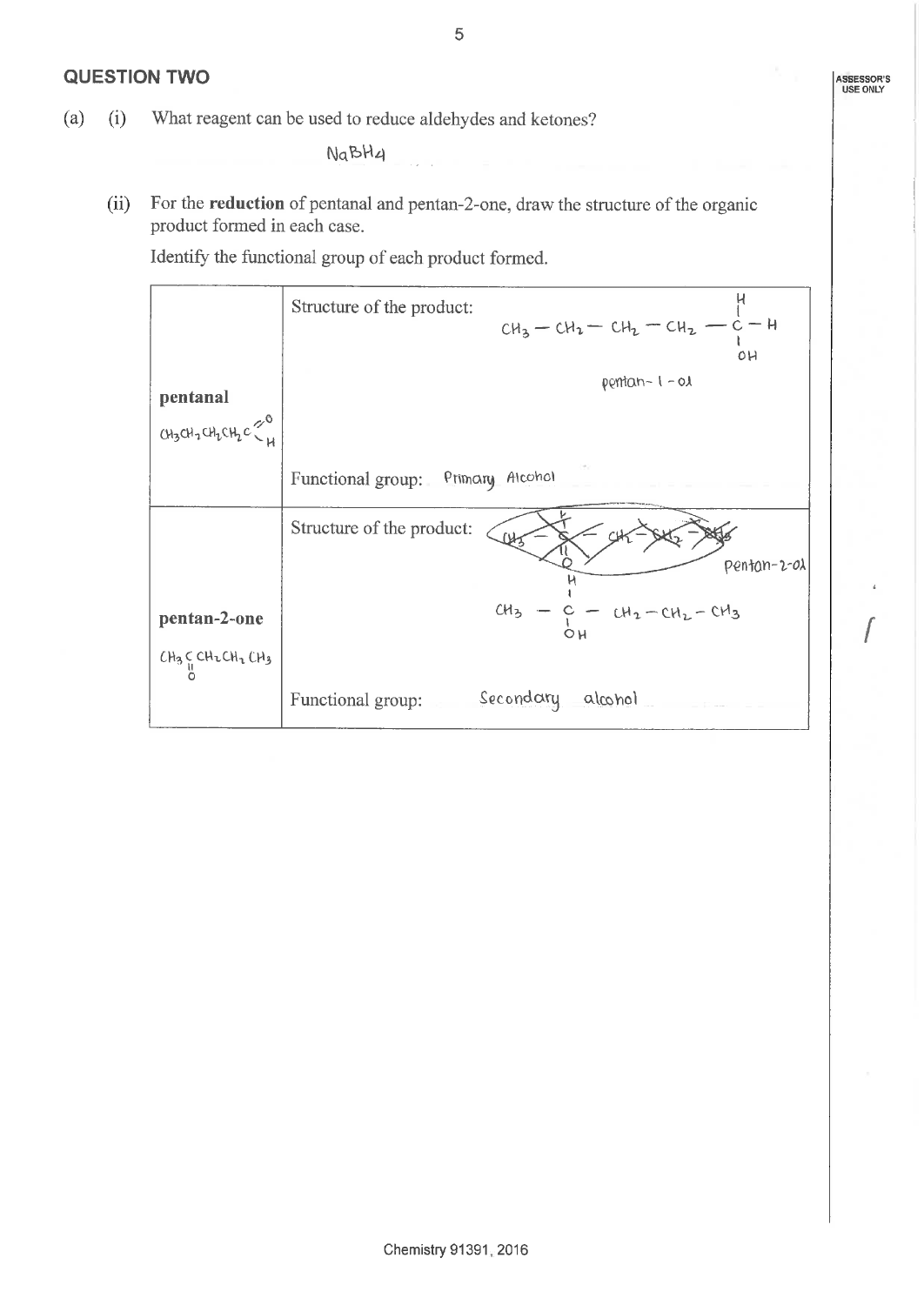- The structures of four different organic substances are shown in the table below.  $(b)$ 
	- $(i)$ Name the organic substances A to D.

| Letter               | <b>Structure</b>                | Name               |
|----------------------|---------------------------------|--------------------|
| $\boldsymbol{\rm A}$ | $CH_3CH_2CH_2-NH_2$             | propan-1-amine     |
| $\, {\bf B}$         | $CH3CH2-C\frac{P}{C}$           | propanal           |
| $\mathbf C$          | $CH3CH2-C\frac{1}{C}$           | propanayl chloride |
| $\mathbf{D}%$        | $CH3 - \overset{\cup}{C} - CH3$ | propanone          |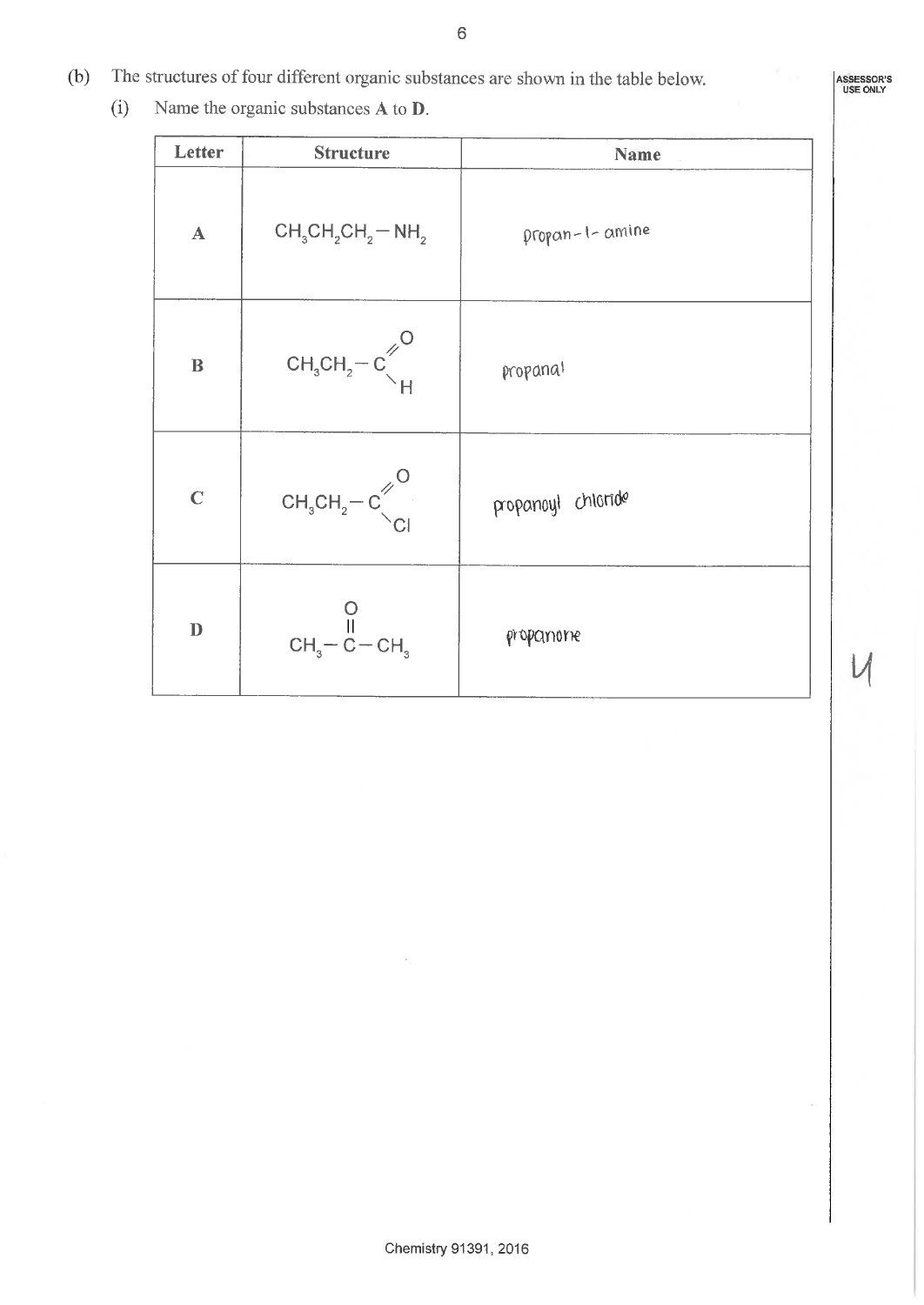Explain how you would identify each of the organic substances, A to D, from the table  $(ii)$ ASSESSOR'S<br>USE ONLY in (b)(i), using only moist litmus paper, water, and Benedict's solution. In your answer, you should include: a description of any tests carried out and any observations you would make equations to show the organic products formed, if applicable. wet red litmus turns Start by adding  $CH<sub>3</sub>CH<sub>2</sub>CH<sub>2</sub>NH<sub>2</sub>$ wet red litmus blue  $propan-1 - \alpha m$ to all substances reacts with water (wet) & fizzes and fumes  $\Omega$ <sup>o</sup>  $CH_3 CH_2-C \begin{matrix} 0 & 0 \\ 0 & 0 \end{matrix}$ change proponoy 1 chtoride propandic CH3 CH2 -  $c \leq c_1$  + H2O ->  $c_1$  CH3 (H2C - OH  $+$  HCl Add heated orange  $Cr_2O_7^2/H^+$  to the ho change  $CH_3 = \underset{\mathcal{O}}{C} = CH_3$ rest of the substances propanone orange Grazil turns green CH<sub>3</sub> CH<sub>2</sub> - C<sup>20</sup> - C<sub>L02</sub><sup>2</sup>/H<sup>1</sup><br>+ heat  $CM_3 - CM_2 - C$ <sup>CO</sup>OH  $CH_3CH_2 = C_1^{\cancel{<0}}$ propanal propanoic acd.

Chemistry 91391, 2016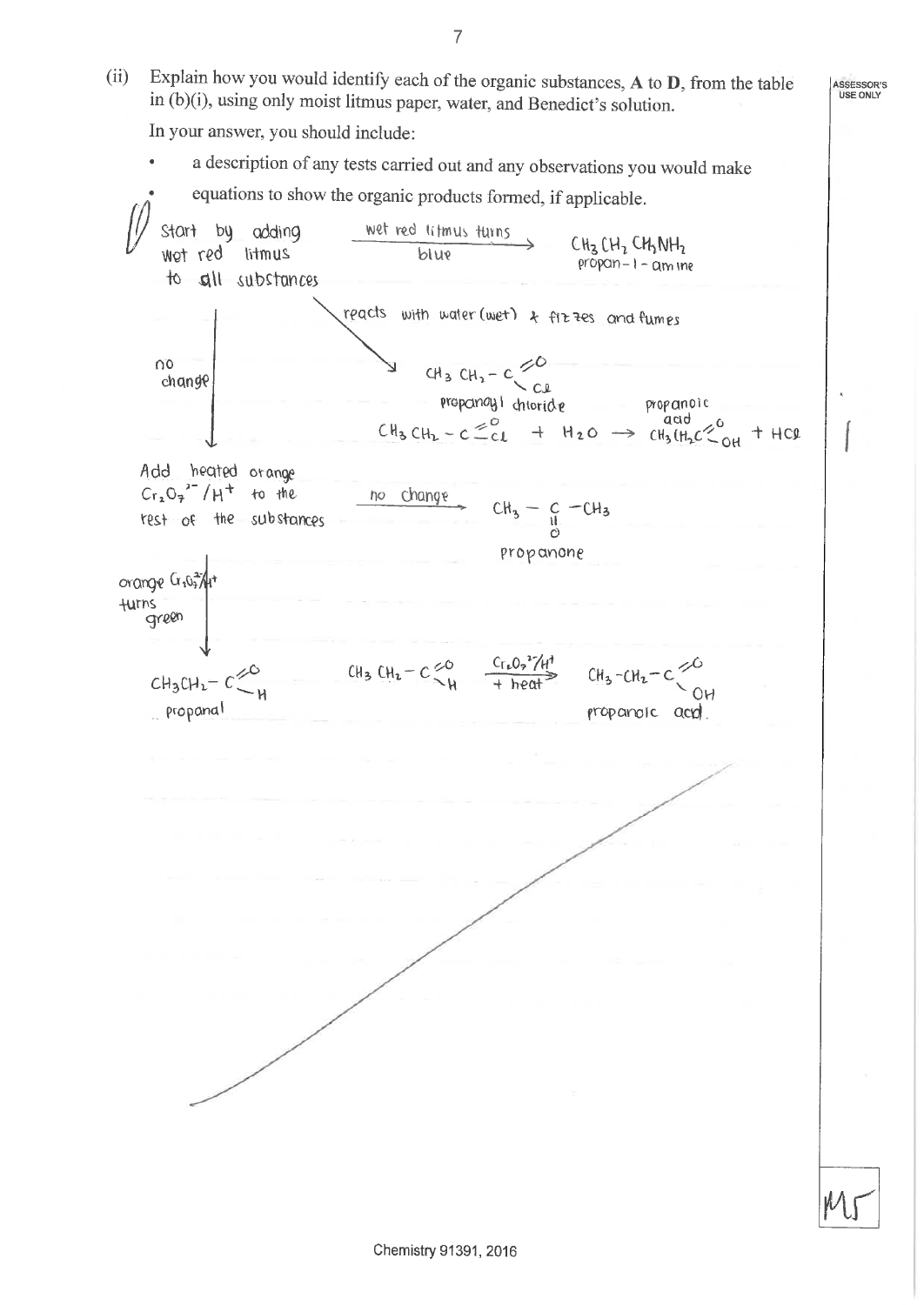## **QUESTION THREE**

Complete the following reaction scheme by drawing organic structures for S1 to S7, and  $(a)$ identifying reagents 1 to 3.

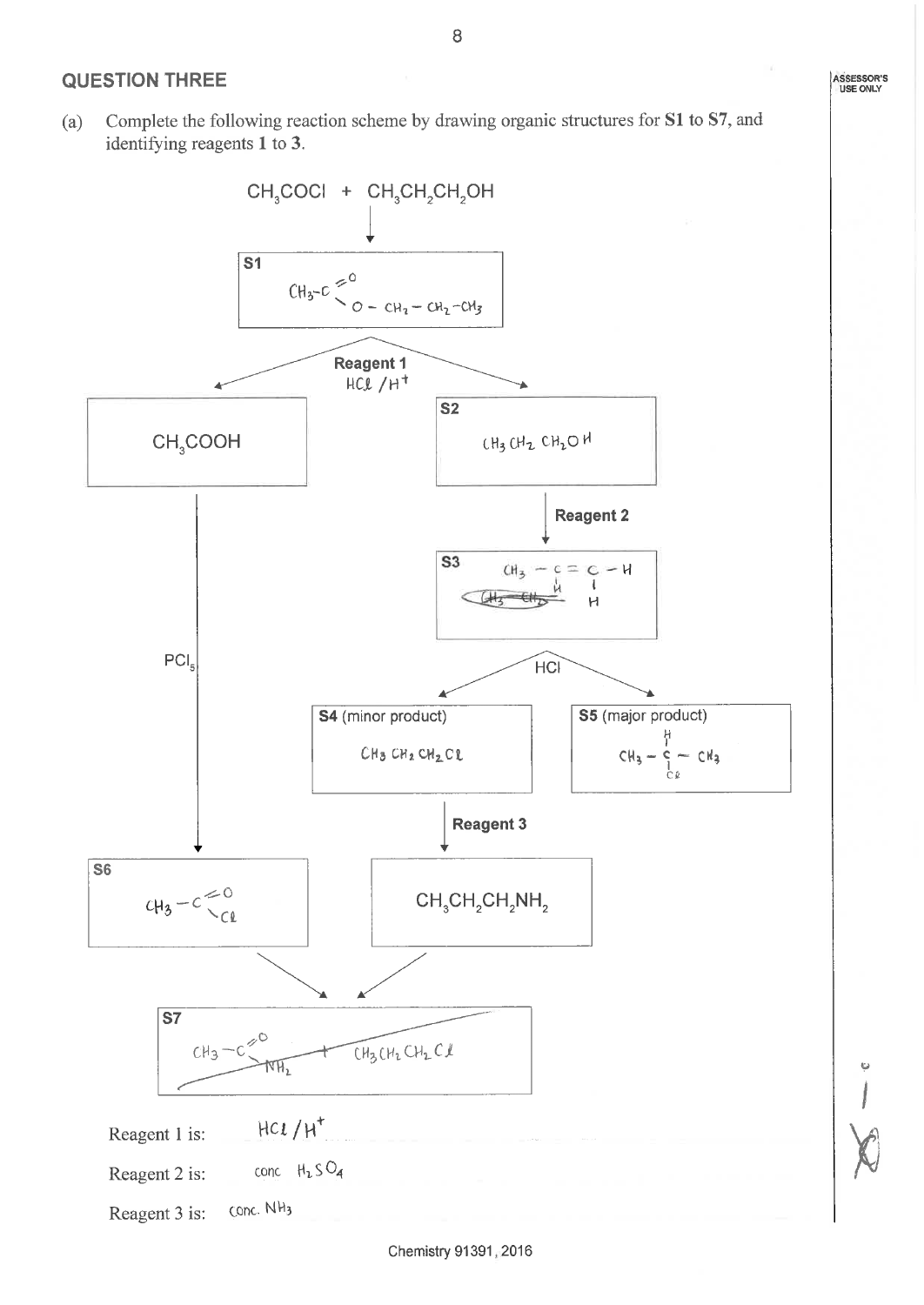Draw a reaction scheme to show the conversion of butan-1-ol to butan-2-one.  $(b)$ You should include any relevant reagents, conditions required, and the structures of all

organic substances involved.

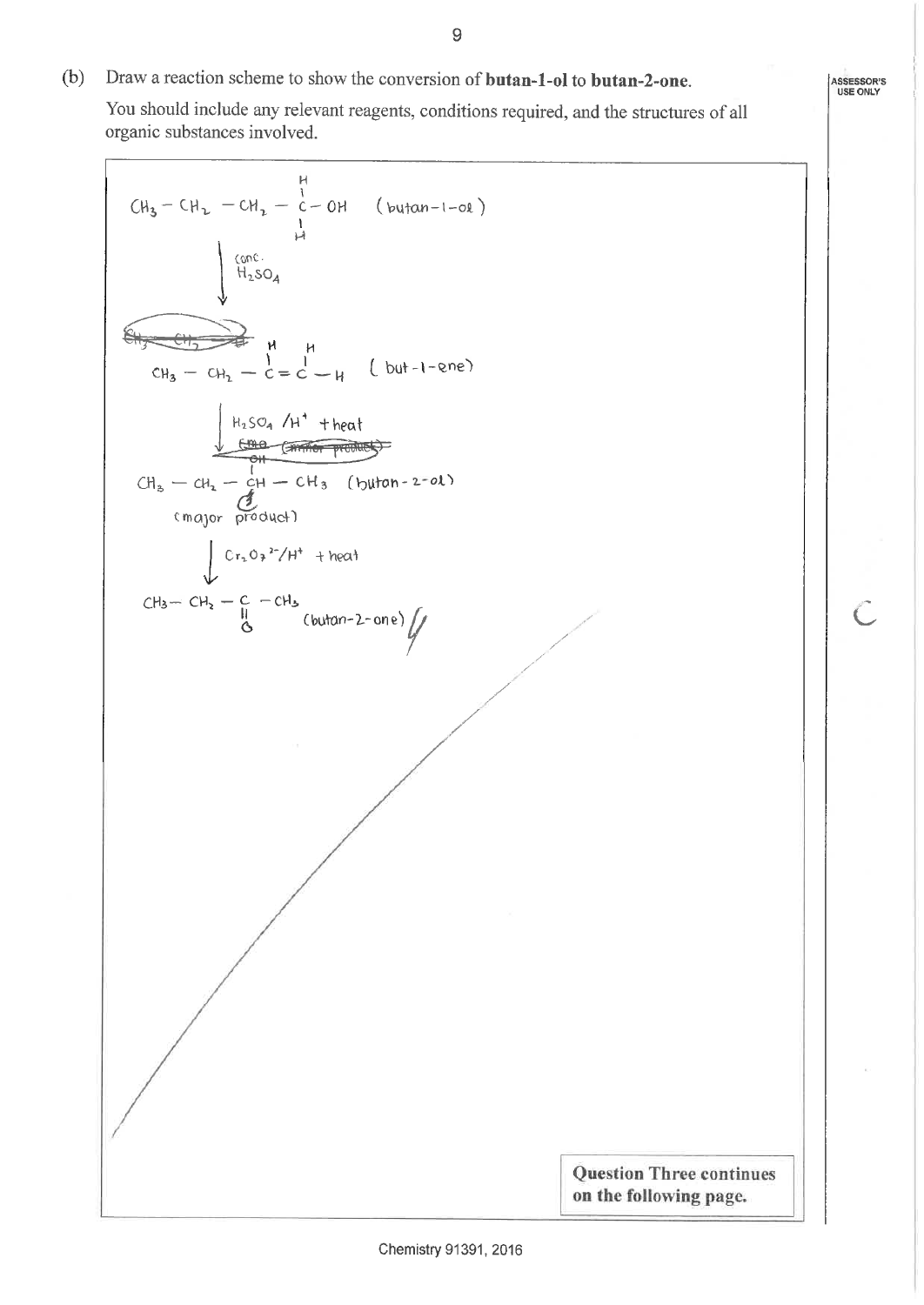A triglyceride found in olive oil has the following structure:  $(c)$ 

$$
CH_{2} - OOC - (CH_{2})_{7} - CH = CH - (CH_{2})_{7} - CH_{3}
$$
\n
$$
CH - (OOC - (CH_{2})_{7} - CH = CH - (CH_{2})_{7} - CH_{3}
$$
\n
$$
CH_{2} - OOC - (CH_{2})_{14} - CH_{3}
$$

- $(i)$ Put a circle around one of the ester groups in the triglyceride molecule shown above.
- $(ii)$ Draw the structural formulae of the products produced by the hydrolysis of this triglyceride in basic conditions, using aqueous sodium hydroxide, NaOH.